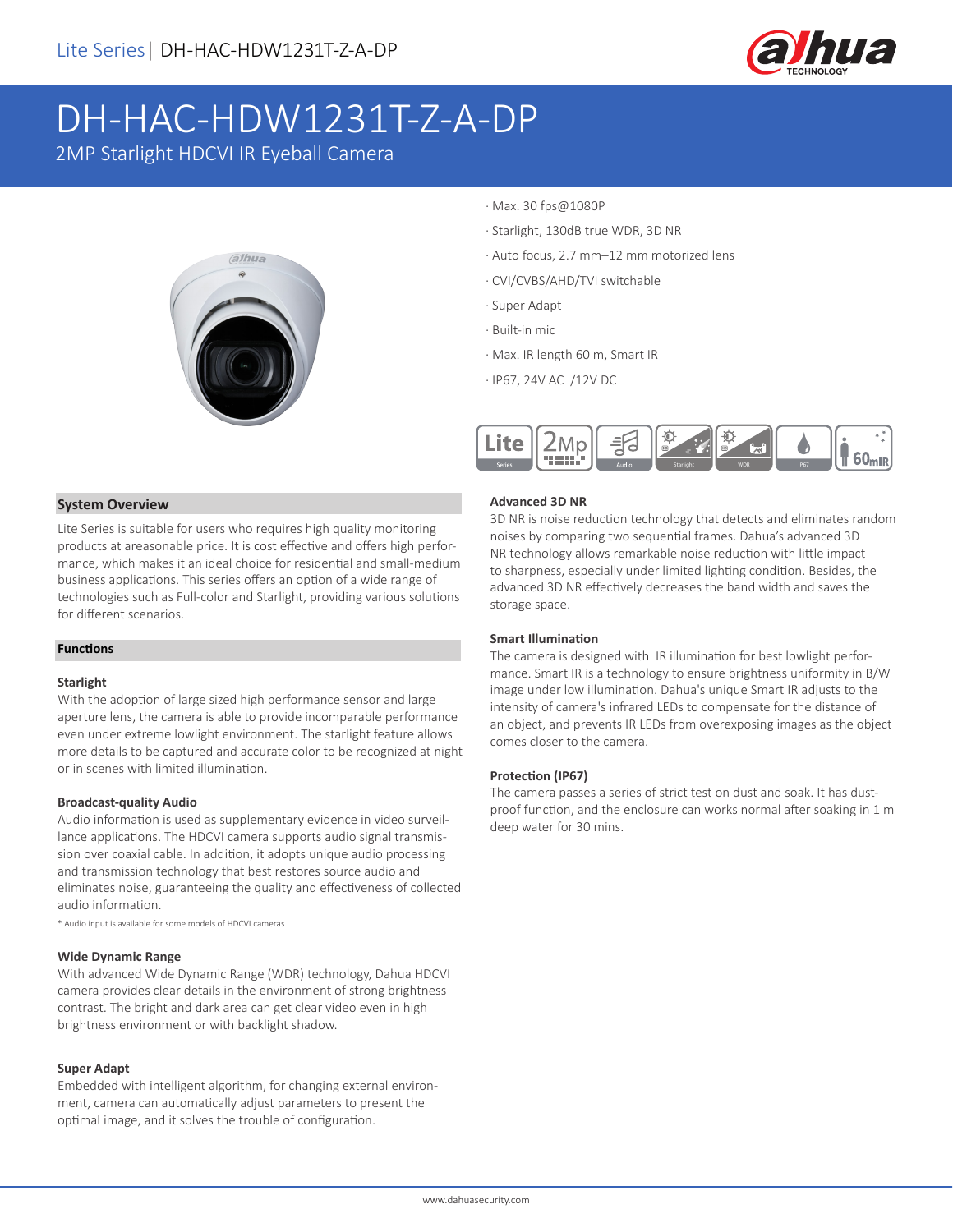# Lite Series| DH-HAC-HDW1231T-Z-A-DP

### **Technical Specification**

| Camera                       |          |                                                                   |                                |                               |                               |  |
|------------------------------|----------|-------------------------------------------------------------------|--------------------------------|-------------------------------|-------------------------------|--|
| Pixel                        |          | 2MP                                                               |                                |                               |                               |  |
| Image Sensor                 |          | 1/2.8"CMOS                                                        |                                |                               |                               |  |
| Max. Resolution              |          | 1920 (H) × 1080 (V)                                               |                                |                               |                               |  |
| Scanning System              |          | Progressive                                                       |                                |                               |                               |  |
| Electronic Shutter Speed     |          | PAL: 1/25 s-1/100,000 s<br>NTSC: 1/30 s-1/100,000 s               |                                |                               |                               |  |
| Min. Illumination            |          | 0.002lux/F1.5, 30IRE, 0Lux IR on                                  |                                |                               |                               |  |
| S/N Ratio                    |          | >65 dB                                                            |                                |                               |                               |  |
| <b>Illumination Distance</b> |          | 60 m (196.9 ft)                                                   |                                |                               |                               |  |
| Illuminator On/Off Control   |          | Auto                                                              |                                |                               |                               |  |
| <b>Illuminator Number</b>    |          | 2 (IR light)                                                      |                                |                               |                               |  |
| Pan/Tilt/Rotation Range      |          | Pan: 0°-360°<br>Tilt: $0^\circ - 78^\circ$<br>Rotation: 0°-360°   |                                |                               |                               |  |
| Lens                         |          |                                                                   |                                |                               |                               |  |
| Lens Type                    |          | Motorized vari-focal                                              |                                |                               |                               |  |
| Auto Focus                   |          | Yes                                                               |                                |                               |                               |  |
| Lens Mount                   |          | $\phi$ 14                                                         |                                |                               |                               |  |
| Focal Length                 |          | $2.7$ mm $-12$ mm                                                 |                                |                               |                               |  |
| Max. Aperture                |          | F1.5                                                              |                                |                               |                               |  |
| Field of View                |          | Diagonal: 38° - 123°<br>Horizontal: 33°-102°<br>Vertical: 19°-53° |                                |                               |                               |  |
| Iris Control                 |          | Fixed                                                             |                                |                               |                               |  |
| Close Focus Distance         |          | $0.5$ m $(1.6 ft)$                                                |                                |                               |                               |  |
| DORI<br>Distance             | l ens    | Detect                                                            | Observe                        | Recognize                     | Identify                      |  |
|                              | $2.7$ mm | 47.6 m<br>(156.2 ft)                                              | 19.0 m<br>(62.3 ft)            | 9.5 <sub>m</sub><br>(31.2 ft) | 4.76 m<br>(15.6 ft)           |  |
|                              | 12 mm    | 132.1 m<br>$(433.4 \text{ ft})$                                   | 52.9 m<br>$(173.6 \text{ ft})$ | 26.4 m<br>(86.6 ft)           | 13.2 m<br>$(43.3 \text{ ft})$ |  |
|                              |          |                                                                   |                                |                               |                               |  |

| White Balance                | Auto/Area WB                                                                                                                                                                                                                                              |  |  |
|------------------------------|-----------------------------------------------------------------------------------------------------------------------------------------------------------------------------------------------------------------------------------------------------------|--|--|
| Gain Control                 | Auto/Manual                                                                                                                                                                                                                                               |  |  |
| Noise Reduction              | 3D <sub>NR</sub>                                                                                                                                                                                                                                          |  |  |
| Smart Illumination           | Yes                                                                                                                                                                                                                                                       |  |  |
| Mirror                       | Yes                                                                                                                                                                                                                                                       |  |  |
| Privacy Masking              | Off/On (8 areas, rectangle)                                                                                                                                                                                                                               |  |  |
| Certifications               |                                                                                                                                                                                                                                                           |  |  |
| Certifications               | CE (EN55032:2015, EN 61000-3-2:2014, EN<br>61000-3-3:2013, EN55024:2010+A1:2015, EN<br>55035:2017, EN50130-4:2011+A1:2014, EN 62368-<br>1:2014+A11:2017)<br>FCC (CFR 47 FCC Part 15 subpartB, ANSI C63.4-2014)<br>UL (UL60950-1+CAN/CSA C22.2 No.60950-1) |  |  |
| Port                         |                                                                                                                                                                                                                                                           |  |  |
| Video Output                 | Video output choices of CVI/TVI/AHD/CVBS by one<br><b>BNC</b> port                                                                                                                                                                                        |  |  |
| Audio Input                  | One channel built-in mic                                                                                                                                                                                                                                  |  |  |
| Power                        |                                                                                                                                                                                                                                                           |  |  |
| Power Supply                 | 12V DC±10%; 24V AC±25%                                                                                                                                                                                                                                    |  |  |
| Power Consumption            | Max. 8.1 W (12V DC, IR on)                                                                                                                                                                                                                                |  |  |
| Environment                  |                                                                                                                                                                                                                                                           |  |  |
| <b>Operating Temperature</b> | –30°C to +60°C (–22°F to +140°F); < 95% (non-<br>condensation)                                                                                                                                                                                            |  |  |
| Storage Temperature          | -30°C to +60°C (-22°F to +140°F); < 95% (non-<br>condensation)                                                                                                                                                                                            |  |  |
| Protection                   | <b>IP67</b>                                                                                                                                                                                                                                               |  |  |
| Structure                    |                                                                                                                                                                                                                                                           |  |  |
| Casing                       | Metal throughout the whole casing                                                                                                                                                                                                                         |  |  |
| Camera Dimensions            | $\phi$ 122 mm × 104.8 mm ( $\phi$ 4.80" × 4.13")                                                                                                                                                                                                          |  |  |
| Net Weight                   | 0.61 kg (1.3 lb)                                                                                                                                                                                                                                          |  |  |
| Gross Weight                 | 0.77 kg (1.7 lb)                                                                                                                                                                                                                                          |  |  |

Video

| Video Frame Rate | CVI:<br>PAL: 1080P@25fps;<br>NTSC: 1080P@30fps;<br>AHD:<br>PAL: 1080P@25fps;<br>NTSC: 1080P@30fps;<br>TVI:<br>PAL: 1080P@25fps;<br>NTSC: 1080P@30fps;<br>CVBS:<br>PAL: 960×576H;<br>NTSC: 960×480H; |
|------------------|-----------------------------------------------------------------------------------------------------------------------------------------------------------------------------------------------------|
| Resolution       | 1080P (1920 × 1080);<br>960H (960 × 576/960 × 480)                                                                                                                                                  |
| Day/Night        | Auto (ICR)                                                                                                                                                                                          |
| BIC.             | BLC/WDR/HLC                                                                                                                                                                                         |
| <b>WDR</b>       | 130 dB                                                                                                                                                                                              |